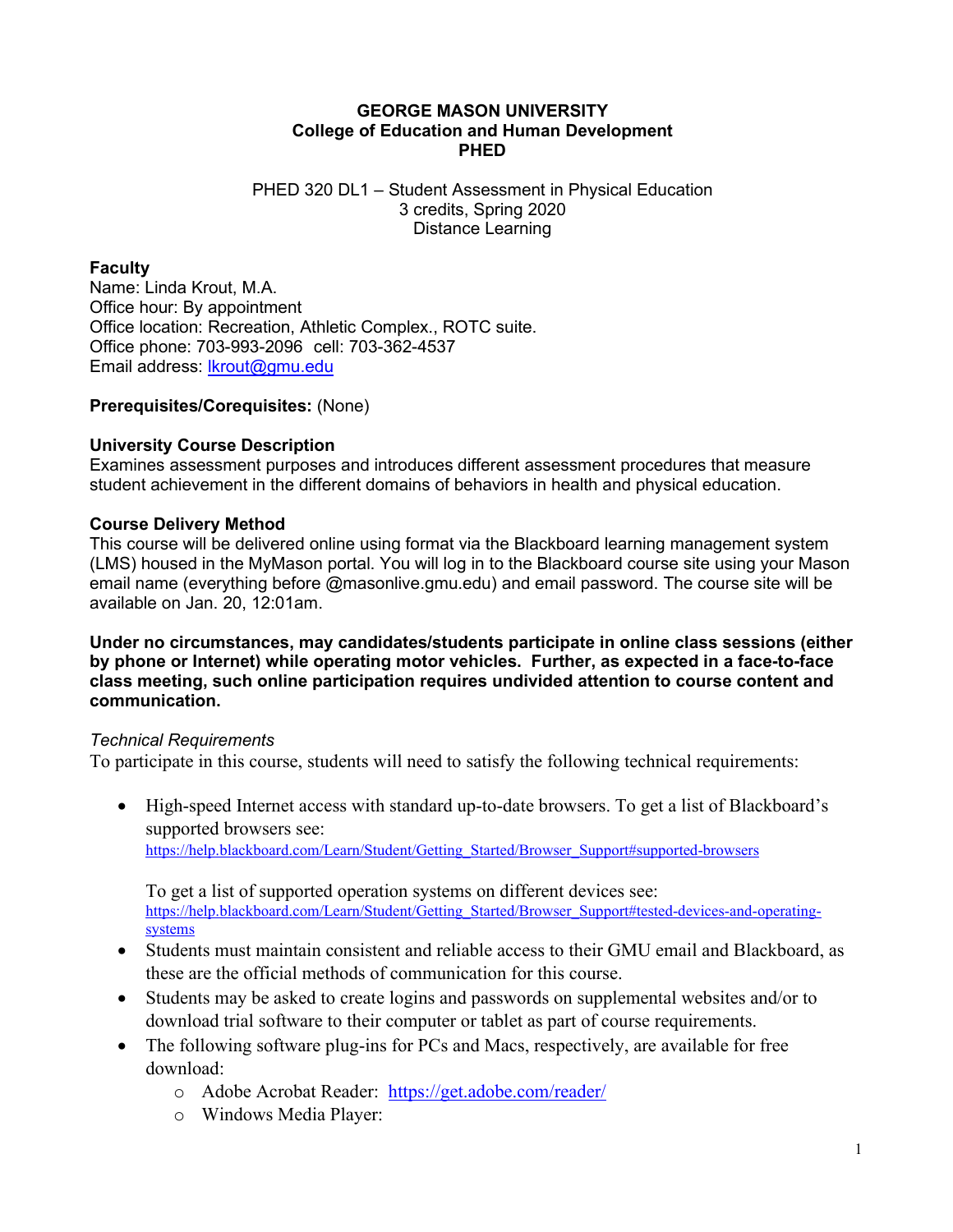<https://support.microsoft.com/en-us/help/14209/get-windows-media-player>

o Apple Quick Time Player: [www.apple.com/quicktime/download/](http://www.apple.com/quicktime/download/)

## *Expectations*

- Course Week: Because asynchronous courses do not have a "fixed" meeting day, our week will start on Mon (12:01a). and finish on Sun (end of day). Our course week will begin on the day that our synchronous meetings take place as indicated on the Schedule of Classes. Each assignment and discussion post will have 7 days to complete. **Important**- follow the schedule
- Log-in Frequency: Students must actively check the course Blackboard site and their GMU email for communications from the instructor, class discussions, and/or access to course materials at least one times per week.
- Participation: Students are expected to actively engage in all course activities throughout the semester, which includes viewing all course materials, completing course activities and assignments, and participating in course discussions and group interactions.
- Technical Competence: Students are expected to demonstrate competence in the use of all course technology. Students who are struggling with technical components of the course are expected to seek assistance from the instructor and/or College or University technical services.
- Technical Issues: Students should anticipate some technical difficulties during the semester and should, therefore, budget their time accordingly. Late work will **not** be accepted based on individual technical issues.
- Workload: Please be aware that this course is **not** self-paced. Students are expected to meet *specific deadlines* and *due dates* listed in the Class Schedule section of this syllabus. It is the student's responsibility to keep track of the weekly course schedule of topics, readings, activities and assignments due.
- Instructor Support: Students may schedule a one-on-one meeting to discuss course requirements, content or other course-related issues. Those unable to come to a Mason campus can meet with the instructor via telephone or web conference. Students should email the instructor to schedule a one-on-one session, including their preferred meeting method and suggested dates/times.
- Netiquette: The course environment is a collaborative space. Experience shows that even an innocent remark typed in the online environment can be misconstrued. Students must always re-read their responses carefully before posting them, so as others do not consider them as personal offenses. *Be positive in your approach with others and diplomatic in selecting your words.* Remember that you are not competing with classmates, but sharing information and learning from others. All faculty are similarly expected to be respectful in all communications.
- Accommodations: Online learners who require effective accommodations to insure accessibility must be registered with George Mason University Disability Services.

# **Learner Outcomes or Objectives**

This course is designed to enable students to do the following:

- 1. Distinguish different assessment procedures based on their purpose.
- 2. Select or create appropriate assessments that will measure student achievement of motor, cognitive, affective and fitness objectives.
- 3. Use appropriate assessments to evaluate student learning before, during, and after instruction.
- 4. Explain how the reflective cycle should be used to implement change in teacher performance, student learning, and/or instructional goals and decisions.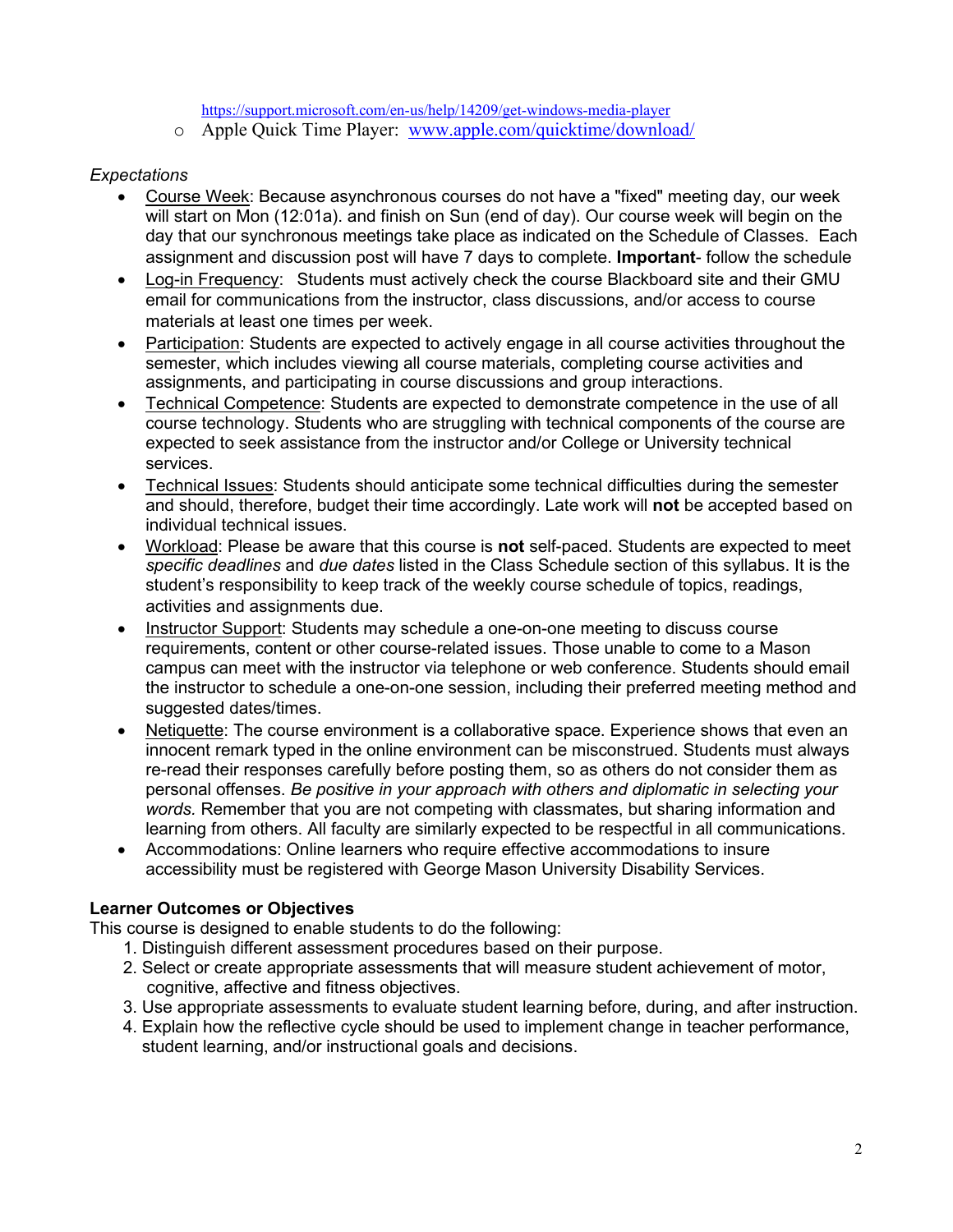## **Required Readings**

Board of Education Commonwealth of Virginia. (2015). Physical Education Standards of Learning. Available in Blackboard course content and online at:

[http://www.doe.virginia.gov/testing/sol/standards\\_docs/physical\\_education/index.shtm](http://www.doe.virginia.gov/testing/sol/standards_docs/physical_education/index.shtm)

## **Required Texts**

Lund, J. & Veal M.L. (2013). Assessment-Driven Instruction in Physical Education. Champaign, IL: Human Kinetics.

## **Suggested readings**

Board of Education Commonwealth of Virginia. (2015). Health Standards of Learning Available online at [http://www.doe.virginia.gov/testing/sol/standards\\_docs/health/index.shtml](http://www.doe.virginia.gov/testing/sol/standards_docs/health/index.shtml)

National Association for Sport and Physical Education. (2010). PE Metrics: Assessing National Standards 1-6 in Elementary School. Reston, VA: Authors.

National Association for Sport and Physical Education. (2011). PE Metrics: Assessing National Standards 1-6 in Secondary School. Reston, VA: Authors

Society of Health and Physical Educators (SHAPE) America. (2014). National Standards & Grade- Level Outcomes for K -12 Physical Education. Champaign, IL: Human Kinetics.

#### **Course Performance Evaluation**

Students are expected to complete the quizzes, assignments, tests on time through Blackboard. This course will be graded on a point system, with a total of 100 possible points.

| <b>Tests and Assignments</b>                                                                                                                                                                                                                                                                                                                                                                                                                                                                                          | <b>Possible</b><br><b>Points</b> |
|-----------------------------------------------------------------------------------------------------------------------------------------------------------------------------------------------------------------------------------------------------------------------------------------------------------------------------------------------------------------------------------------------------------------------------------------------------------------------------------------------------------------------|----------------------------------|
| Tests<br>Test 1 (covers chapters 1-5,7)<br>Test 2 (covers chapters 6, 8-13)<br>Each Blackboard online test is composed of multiple-choice, true/false, and short<br>answer questions. The tests are based on the content of the chapter readings and<br>material presented in PowerPoint lectures. Each test will be graded 0-100 points<br>and weighted .15 of overall grade. Items on the test will measure students' abilities<br>to identify/recall, differentiate, apply and analyze subject material.           | 30 points                        |
| <b>Short Essay Quizzes</b><br>There will be 10 in-class short essay quizzes based on the content of the text as<br>organized and presented in PowerPoint lectures. Each short essay quiz will be<br>graded 0-3 points for a total of 30 possible points that will be factored directly into<br>the overall grade. The short essay questions will measure students' abilities to<br>apply and analyze subject material. You will have 7 days to complete the quiz and<br>will not be accepted after the deadline.      | 30 points                        |
| Assignments<br>Each student is expected to complete 10 assignments based on content related to<br>text material and submitted by the deadline. Each assignment will be graded 0-4<br>points for a total of 40 possible points that will be factored directly into the overall<br>grade. You will have 7 days to complete the assignment. There is NO MAKE UP<br><b>WORK</b> so plan accordingly. Technical difficulties last minute will not be an excuse<br>and assignments will not be accepted after the deadline. | 40 points                        |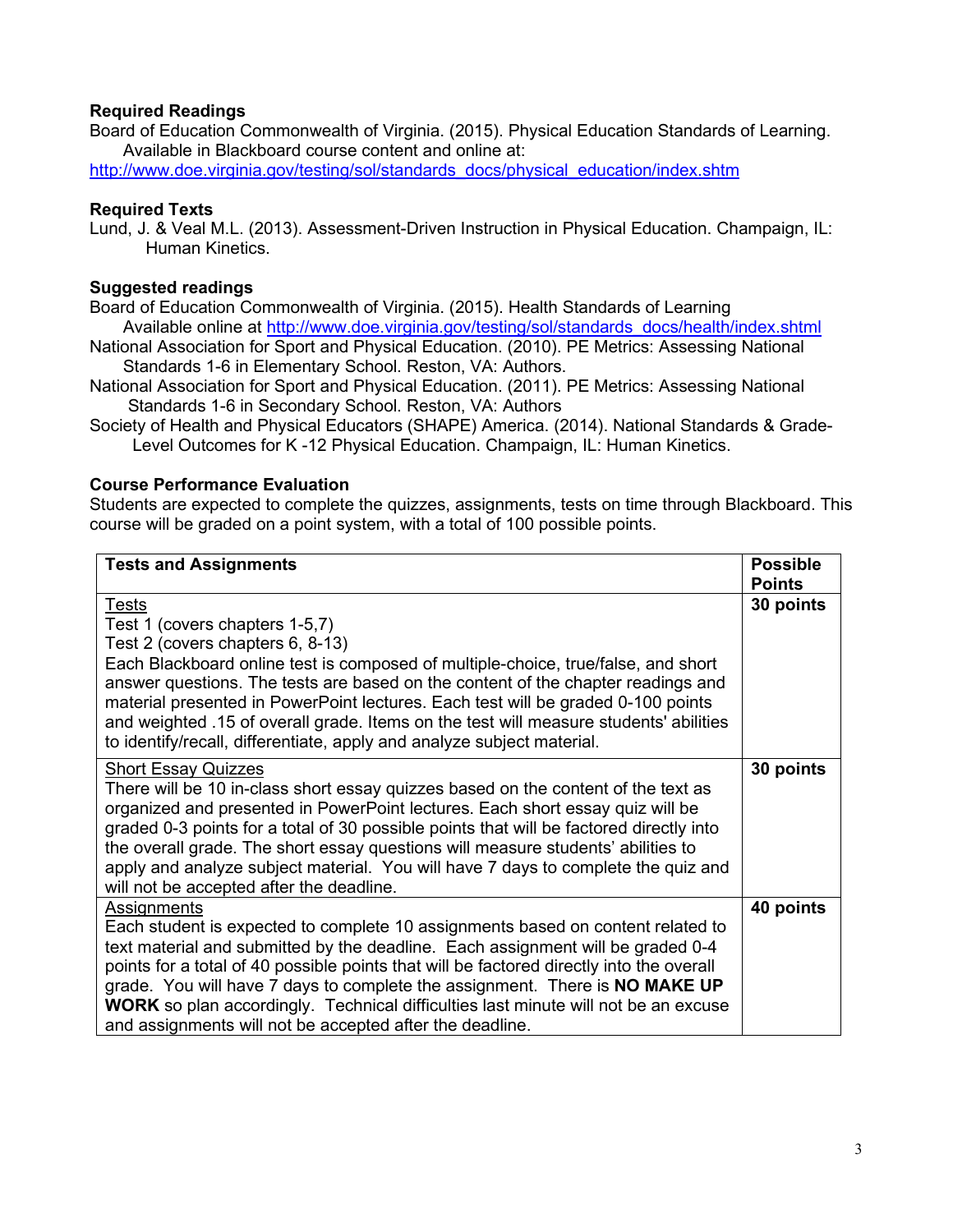**TOTAL 100 points**

#### **Grading Scale**

| .              |                |                   |               |
|----------------|----------------|-------------------|---------------|
| $A = 94 - 100$ | $B+ = 88 - 89$ | $C+ = 78-79$      | $D = 60 - 69$ |
| $A - 90 - 93$  | $B = 84 - 87$  | $C = 74 - 77$     | $F = 0 - 59$  |
|                | $B = 80 - 83$  | $C_{-}$ = 70 - 73 |               |

# **Professional Dispositions**

Students are expected to exhibit professional behaviors and dispositions at all times.

#### **Class Schedule**

| <b>WEEK</b>    |                      | <b>TOPIC</b>                | <b>READINGS/ASSIGNMENT DUE</b>                                                                                                                                                                      |
|----------------|----------------------|-----------------------------|-----------------------------------------------------------------------------------------------------------------------------------------------------------------------------------------------------|
| $\mathbf{1}$   | Jan. 21-<br>Jan. 26  | Assessment                  | Chapter 1 Introduction to Assessment<br>Reading and Chapter 1 Powerpoint<br><b>Review Syllabus</b>                                                                                                  |
| $\overline{2}$ | Jan. 27-<br>Feb. 2   | Learning<br><b>Outcomes</b> | <b>Chapter 7 Writing Learning Outcomes</b><br><b>Review VA SOL Document</b><br>Short essay quiz 1 (based on VA SOL document) due<br>Feb. 2 end of day<br>Assignment #1 due Feb. 2 end of day        |
| 3              | Feb. 3-<br>Feb. 9    | Learning<br><b>Outcomes</b> | <b>Chapter 7 Writing Learning Outcomes</b><br>Short essay quiz 2 (based on ch 7) due Feb 9 end of<br>day<br>Assignment #2 due Feb. 9 end of day                                                     |
| $\overline{4}$ | Feb. 10-<br>Feb. 16  | <b>Student Learning</b>     | Chapter 2 Planning the Big Picture for Student<br>Learning<br>Assignment #3 due Feb. 16 end of day                                                                                                  |
| 5              | Feb. 17-<br>Feb. 23  | Focus                       | Chapter 3 Focusing the Content of a Unit<br>Short essay quiz 3 (based on ch 3) due Feb. 23 end<br>of day<br>Assignment #4 due Feb. 23 end of day                                                    |
| 6              | Feb. 24-<br>March 1  | <b>Rubrics</b>              | <b>Chapter 4 Writing Rubrics</b><br>Short essay quiz 4 (based on ch 4) due March 1 end<br>of day<br>Assignment #5 due March 1 end of day                                                            |
| $\overline{7}$ | March. 2-<br>March 8 | <b>Rubrics</b>              | <b>Chapter 5 Using Assessments Strategically</b><br>Short Essay quiz 5 (based on ch 5) due March 8 end<br>of day<br>Test 1 due March 8 end of day (covers Chapters 1-<br>5, 7 of assigned readings) |
| 8              | March 9-<br>March 15 |                             | <b>SPRING BREAK</b>                                                                                                                                                                                 |
|                | March 20             |                             | Mid Term Grades Posted                                                                                                                                                                              |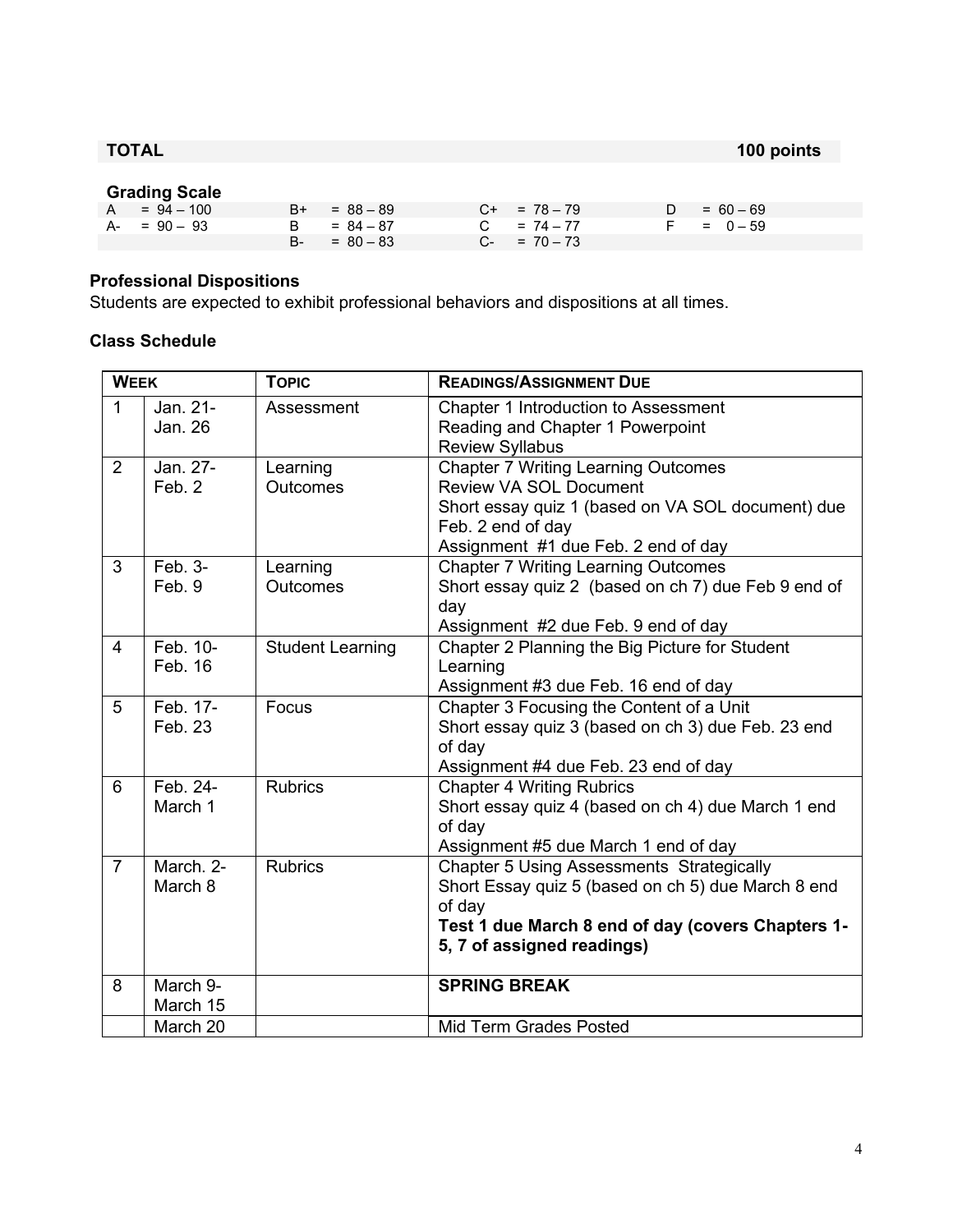| <b>WEEK</b> |                       | <b>TOPIC</b>                     | <b>READINGS/ASSIGNMENT DUE</b>                                                                                                                                                    |
|-------------|-----------------------|----------------------------------|-----------------------------------------------------------------------------------------------------------------------------------------------------------------------------------|
| 9           | March 16-<br>March 22 | Purposeful<br><b>Assessments</b> | Chapter 6 Choosing Meaningful and Purposeful<br><b>Assessments</b><br>Short essay quiz 6 (based on ch 6) due March 22 end<br>of day<br>Assignment #6 due March 22 end of day      |
| 10          | March 23-<br>March 29 | Psychomotor<br>Assessment        | Chapter 8 Choosing and Designing Psychomotor<br><b>Assessment Tools</b><br>Short essay quiz 7 (based on ch 8) due March 29<br>end of day<br>Assignment #7 due March 29 end of day |
| 11          | March 30-<br>April 5  | <b>Cognitive Domain</b>          | Chapter 9 Creating Assessments for the Cognitive<br>Domain<br>Short essay quiz 8 (based on ch 9) due April 5 end of<br>day<br>Assignment #8 due April 5 end of day                |
| 12          | April 6-<br>April 12  | <b>Affective Domain</b>          | Chapter 10 Creating Assessments for the Affective<br>Domain<br>Short essay quiz 9 (based on ch 10) due April 12 end<br>of day<br>Assignment #9 due April 12 end of day            |
| 13          | April 13-<br>April 19 | <b>Assessment Data</b>           | <b>Chapter 11 Using Assessment Data</b><br>Short essay quiz 10                                                                                                                    |
| 14          | April 20-<br>April 26 | Managing<br>Assessment           | <b>Chapter 12 Managing Assessment</b><br>Assignment #10 due April 26 end of day                                                                                                   |
| 15          | April 27-<br>May 3    | <b>Fair Grading</b>              | Chapter 13 Using Assessment Data to Assign a Fair<br>Grade<br>Prepare for Test #2                                                                                                 |
| 16          | May 6                 | <b>Final Exam</b><br>Schedule    | Test 2 due May 6 end of day (covers chs 6,8-13<br>and writing learning objectives)                                                                                                |

Note: Faculty reserves the right to alter the schedule as necessary.

#### **Core Values Commitment**

The College of Education and Human Development is committed to collaboration, ethical leadership, innovation, research-based practice, and social justice. Students are expected to adhere to these principles: http://cehd.gmu.edu/values/.

# **GMU Policies and Resources for Students**

## *Policies*

- 1. GMU Policies and Resources for students
	- *Policies*
		- a. Students must adhere to the guidelines of the Mason Honor Code (see [https://catalog.gmu.edu/policies/honor-code-system/\)](https://catalog.gmu.edu/policies/honor-code-system/).